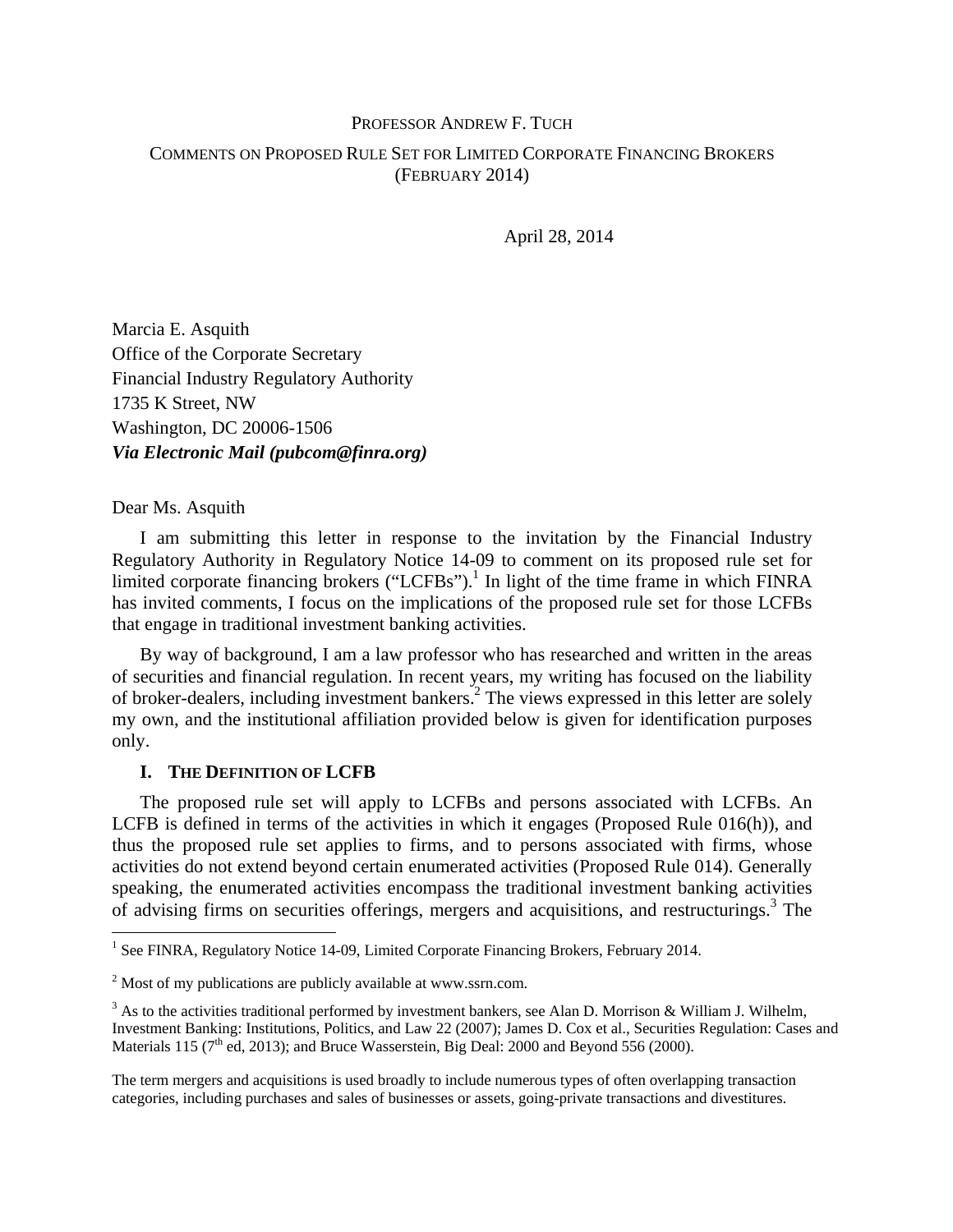enumerated activities also include assisting in the preparation of offering materials on behalf of an issuer and providing fairness opinions, which are also activities traditionally performed by investment bankers.<sup>4</sup> However, the proposed rule set would not apply to firms that underwrite securities offerings (another traditional investment banking activity). It is nevertheless clear that the proposed rule set would apply to firms that engage in the traditional investment banking activities other than securities underwriting.

#### **II. FINRA REGULATION OF INVESTMENT BANKING**

To begin, I applaud FINRA for specifically addressing the regulation of investment banking activities. Although these activities are not typically performed by traditional brokerdealers, as FINRA's Regulatory Notice acknowledges, they generally fall within the definition of broker in the Securities Exchange Act.<sup>5</sup> In general terms, I understand that firms and individuals engaging in investment banking activities, including advising on securities offerings and M&A, have registered with FINRA.<sup>6</sup> In legal scholarship, little attention has focused on the requirement for those engaged in investment banking activities to register as broker-dealers. Your proposed rule set is likely to lead to broader discussion of the regulation of investment banking activities and FINRA's role in it – a desirable development.

# **III.CONTENT OF RULES**

The proposed rule set includes relatively minor reforms to the content of the rules that apply to firms and individuals engaging in investment banking activities. With the exceptions noted below, the proposed rule set largely includes those rules in FINRA's existing Manual relevant to broker-dealers satisfying the definition of LCFB, although some accommodations have been made for LCFBs. The proposed rules set will provide certainty to LCFBs as to the rules with which they must comply. At the same time, the proposed rule set is unlikely to change the regulatory burden facing LCFBs. It is also a piecemeal set of rules, rather than a broad-based rule set comparable to the conduct rules that apply to other market gatekeepers, such as lawyers and accountants.

The proposed rule set would seem to omit rules concerning two important matters. The first concerns fairness opinions. Rule 5150 has been omitted, an apparent unintended oversight considering the explicit reference to fairness opinions in the definition of LCFB.

http://www.sec.gov/divisions/marketreg/mr-noaction/2014/ma-brokers-013114.pdf.

<sup>&</sup>lt;sup>4</sup> The proposed rule set enumerates two other activities: qualifying, identifying, and soliciting potential institutional investors; and advising on the selection of an investment banker. The former activity may well be performed by investment bankers, although it differs from other enumerated activities since its focus is on investors, rather than corporate clients engaging in transactions. The latter activity is clearly not one performed by an investment banker and its inclusion therefore suggests that LCFBs perform activities beyond investment banking.

<sup>&</sup>lt;sup>5</sup> Securities Exchange Act of 1934 § 3(a)(4)(A), 15 U.S.C. § 78c.

<sup>6</sup> This approach was supported most recently by the SEC in a no-action letter. *See* Letter re: Merger and Acquisition Activities of Foreign Firms in Reliance on Rule 15a-6, SEC No-Action Letter, July 12, 2012, *available at* http://www.sec.gov/divisions/marketreg/mr-noaction/2012/ernstyoung071212-15a6.pdf. However, no-action relief was provided for certain advisers to private-company M&A transactions. *See* Letter re: M&A Brokers, SEC No-Action Letter, January 31, 2014 (revised February 4, 2014), *available at*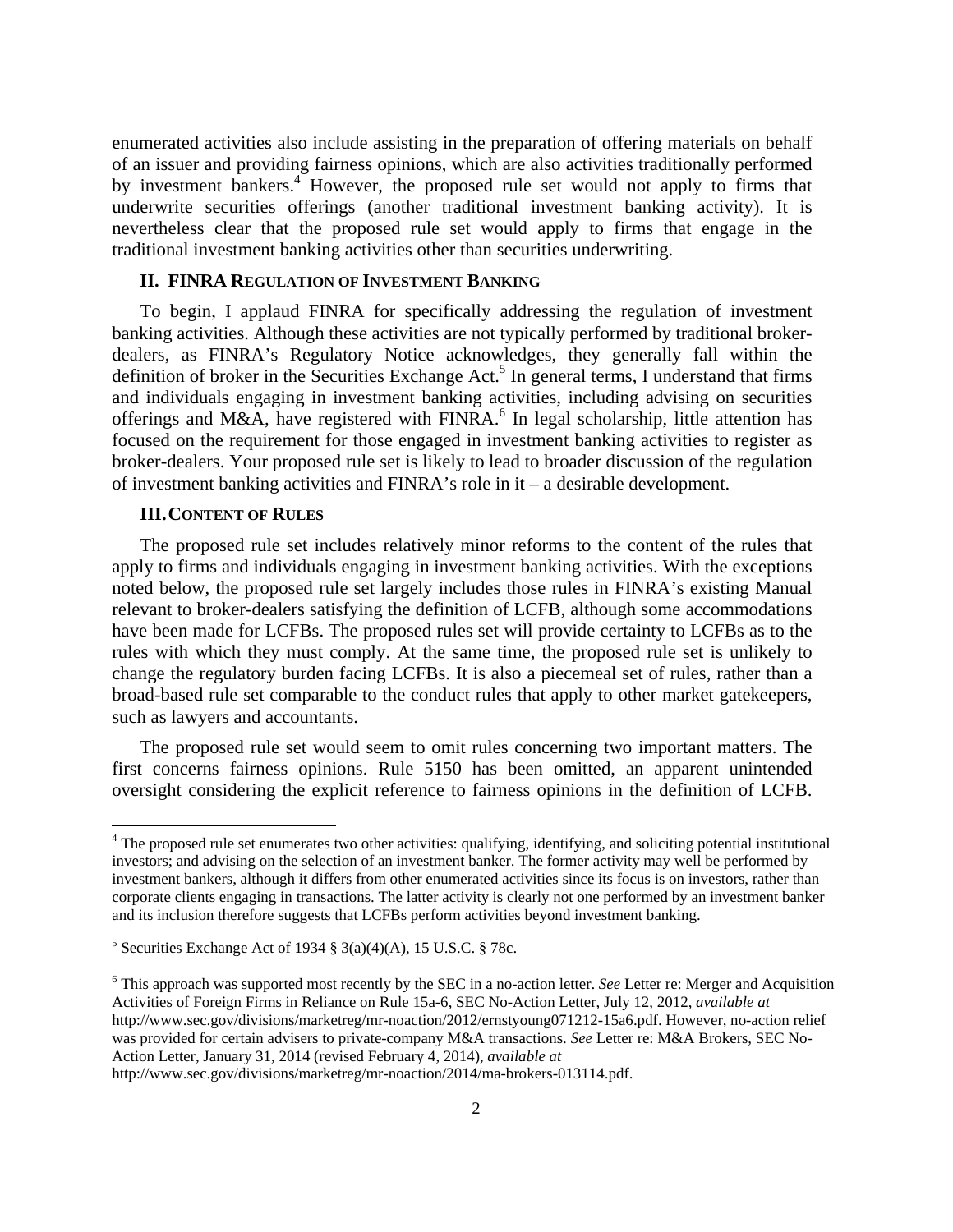The second concerns rules relating to information barriers. The proposal rule set would benefit from an explicit reference to FINRA guidance on these measures to cabin information flows<sup>7</sup>

## **IV.ENFORCEMENT OF RULES**

The proposed reforms overlooks the more pressing issue of the extent to which FINRA enforces its rules against firms and individuals engaging in investment banking activities. As a regulator concerned with deterring its members and their associated persons from harming investors and others, FINRA must be concerned not only with the content of its rules, but also with their enforcement. The proposed reforms suggest no change in FINRA's enforcement intensity against firms and individuals performing investment banking activities.

The issue of enforcement by FINRA of its rules against those engaged in investment banking deserves close scrutiny. In "The Untouchables of Self-Regulation," a paper forthcoming in the *George Washington Law Review*,<sup>8</sup> I examine the extent to which FINRA enforces its rules against both investment bankers and firms for the conduct of their investment bankers. (I define investment banking to include the investment banking activities referred to above; those activities are therefore largely consistent with the activities enumerated for LCFBs in the proposed rule set, but exclude private placement activities). The study covers the period January 2008 to June 2013.

As the paper explains, I find remarkably weak enforcement intensity against investment bankers and their firms. During the 66-month period under investigation, FINRA sanctioned 4,116 individuals and 1,645 firms. Of these 4,116 individuals, only 18 were investment bankers, and only 10 of these were sanctioned for misconduct toward their clients (rather than toward other actors, such as their firms). Of the 1,645 firms FINRA sanctioned, only seven involved the misconduct of their investment bankers.

Applying optimal deterrence theory, the paper argues that the self-regulation of investment bankers offers no credible deterrence against professional misconduct. It further argues that the costs of self-regulation likely exceed its benefits (measured in terms of deterrent force), and therefore that the self-regulation of investment bankers by FINRA should be considered a failure. Of course, these conclusions depend on the view that some wrongdoing by investment bankers and their firms escapes detection and sanction. That view is based on an extensive consideration of empirical evidence (regarding certain forms of misconduct by investment bankers) as well as anecdotal evidence. However, because the underlying level of wrongdoing by investment bankers is unknown, it is not possible to demonstrate conclusively whether FINRA fails to effectively enforce its rules against investment bankers and their firms. Some doubt will inevitably remain.

Nevertheless, the problem may be considered in more concrete terms. As is well-known, Delaware courts often opine on investment banking conduct in the course of adjudicating

<sup>&</sup>lt;sup>7</sup> FINRA guidance is provided by NASD, Joint Memorandum on Chinese Wall Policies and Procedures, Notice to Members No. 91-45 (1991) (explaining the "minimum elements" for "adequate" Chinese walls).

<sup>&</sup>lt;sup>8</sup> The paper will be available on www.ssrn.com in coming days.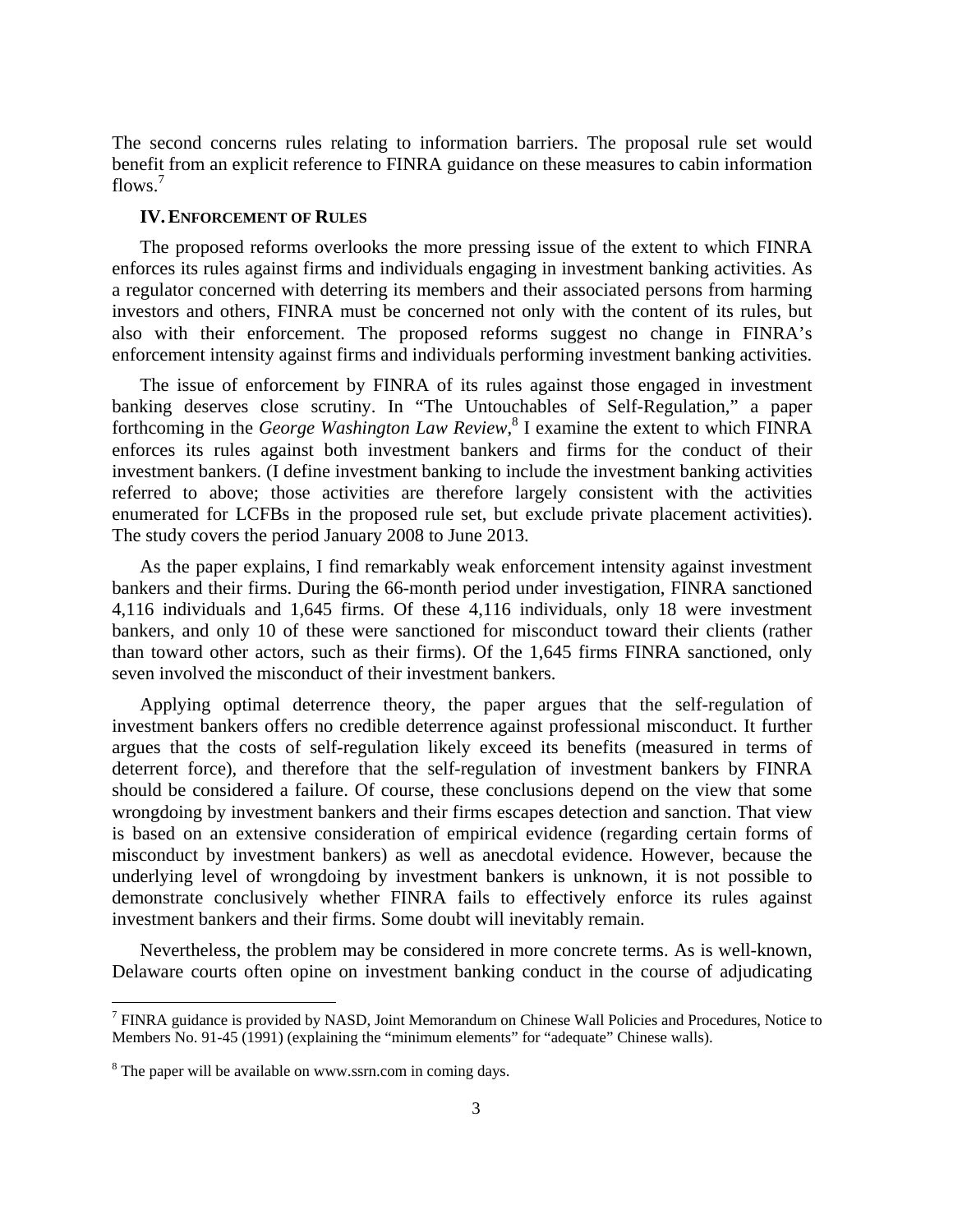disputes in M&A transactions. In 2011, for instance, the Delaware Court of Chancery criticized investment bankers for "secretly and selfishly manipulat[ing] the sale process to engineer a transaction that would permit [their firm] to obtain lucrative ... fees."<sup>9</sup> The following year, it criticized a prominent investment banker for failing to disclose a material conflict of interest with his client, a failure the Court described as "very troubling" and "tend[ing] to undercut the credibility of  $\ldots$  the strategic advice he gave."<sup>10</sup> The disputes involved alleged conduct that would seem at least to have infringed FINRA Rule 2010, which requires broker-dealers and their associated persons to "observe high standards of commercial honor and just and equitable principles of trade." In both of these cases, the investment bankers involved were registered with FINRA. According to FINRA BrokerCheck, however, none has faced disciplinary action. While not conclusive, this evidence raises questions about FINRA's enforcement activities against investment bankers.

Moreover, the actions that FINRA did bring against investment bankers or firms for the conduct of investment bankers (during the period under analysis) are a rather odd assortment, one suggesting no particular enforcement priorities. I do not mean to belittle some of the actions; although small in number, some involve either individuals from prominent firms or apparently serious misconduct. At the same time, most of the disciplinary matters FINRA did bring against investment bankers or against firms for the conduct of investment bankers would have registered little interest among investment bankers. For example, one investment banker was sanctioned for violating his employer's internal policies while "attempting to procure investment banking and consulting business ... from a publicly-traded company."<sup>11</sup> He had used his personal e.mail account (rather than one provided by his firm) to communicate with the potential client and had posted messages about the client on the Yahoo! message board, including "[t]his one looks like a gem" and "[s]till digging into this one but looks like the real deal."12 FINRA sanctioned another investment banker for embellishing his experience by falsely telling a prospective client that he had advised on a reverse takeover and for misleading another potential client about the work he was doing for it.<sup>13</sup> Not persuaded, the clients went elsewhere – but the banker faced FINRA discipline.<sup>14</sup> Given the nature of these matters, it is surprising that FINRA's enforcement intensity is not significantly stronger than the data in my study suggest.

## **V. APPLICATION OF THE PROPOSED RULE SET**

One further concern with the proposed rule set relates to its application. It will clearly apply to so-called boutique investment banking firms – firms that do not engage in traditional

<sup>9</sup> In re Del Monte Foods Co. S'holders Litig., 25 A.3d 813, 818 (Del. Ch. 2011).

<sup>10</sup> In re El Paso Corp. S'holder Litig., 41 A.3d 432, 442 (Del. Ch. 2011).

<sup>&</sup>lt;sup>11</sup> FINRA Letter, No. 2011030840501, Re: Christopher A. Carra, June 29, 2012.

 $12 \, Id.$ 

<sup>13</sup> FINRA Letter, No. 2010021116001, Re: Richard S. From, Oct. 5, 2011.

<sup>&</sup>lt;sup>14</sup> He was fined \$5,000 and suspended for associating with a FINRA member for 30 days. *Id.*